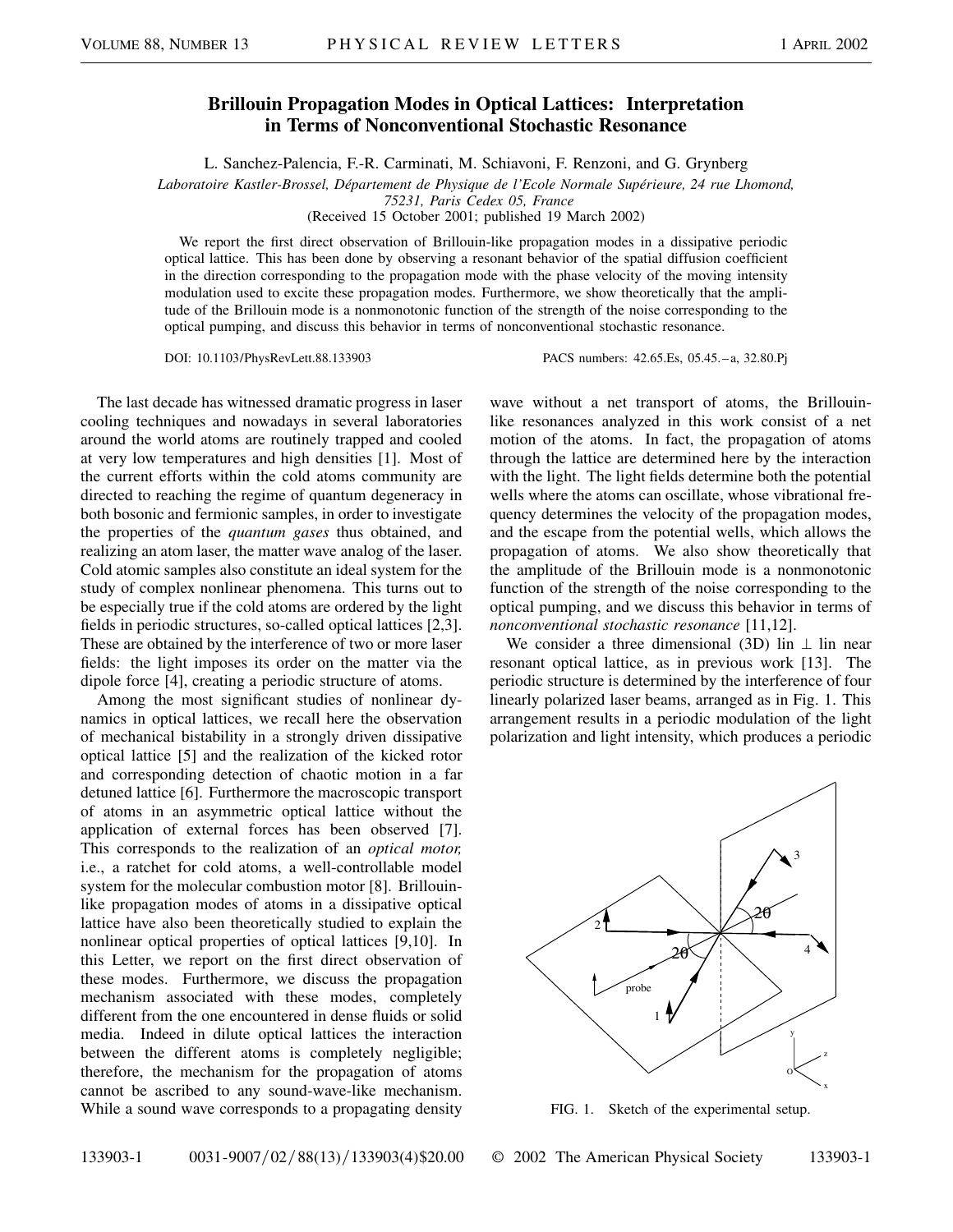modulation of the light shifts of the different ground states of the atoms (optical potentials) [3]. The optical pumping between the different atomic ground states combined with the spatial modulation of the light shifts leads then to the cooling of the atoms [14] and to their localization [15] at the minima of the optical potentials, thus producing a periodic array of atoms.

After the cooling phase, characterized by a significant reduction of the atomic kinetic temperature and by the creation of a periodic spatial order, the atoms keep interacting with the light undergoing optical pumping cycles. The optical pumping may transfer an atom from a potential well to a neighboring one, giving rise to a variety of transport phenomena [13,16]. Among these, there are modes which correspond to the propagation of atoms through the optical lattice in a given direction. They consist of a sequence in which a one-half oscillation in a potential well is followed by an optical pumping process to the neighboring well, and so on. One can estimate their velocity by  $v_i = \lambda_i \Omega_i / (2\pi)$ , where  $\lambda_i$  is the lattice constant and  $\Omega_i/(2\pi)$  is the vibrational frequency in the *i* direction [10]. These modes were first identified through Monte Carlo simulations in Ref. [10] and shown to produce resonance lines in the nonlinear optical response of optical lattices. However, up to now no direct observation of these modes has been reported. This is achieved in the present work by observing a resonant behavior of the spatial diffusion coefficient in the direction corresponding to the propagation mode with the phase velocity of the moving intensity modulation used to excite these propagation modes.

The modulation scheme for the excitation of the propagation modes is completely analogous to the one used in previous investigations of the nonlinear optical response of optical lattices [9]. An additional laser field linearly polarized along the *y* axis is introduced with the *z* axis as the propagation direction. This probe field interferes with the copropagating lattice beams, creating an intensity modulation. The interference pattern consists of two propagating intensity waves moving with phase velocities  $\vec{v}_j = \vec{n}_j \delta / j$  $|\Delta \vec{k}_j|$  ( *j* = 1, 2) with  $\vec{n}_j = \Delta \vec{k}_j / |\Delta \vec{k}_j|$ , and  $\Delta \vec{k}_j = \vec{k}_j - \vec{k}_p$ is the difference between the *j*th lattice beam and the probe (*p*) wave vectors [17]. Here  $\delta = \omega_p - \omega_L$  is the detuning between the probe  $(\omega_p)$  and the lattice  $(\omega_L)$ frequencies. According to the numerical simulations for the atomic trajectories presented in Ref. [10], for  $\delta =$  $\pm \Omega_x$ , the propagation modes along *x* are excited by the driving field, with the atoms effectively dragged by the moving intensity modulation [18]. Intuitively, the dragging of atoms by the two propagating intensity modulations should result in an increase of the spatial diffusion coefficient  $D_x$  in the *x* direction. Therefore, it should be possible to detect these Brillouin propagation modes by monitoring  $D_x$  as a function of the detuning  $\delta$ . The propagation modes are then revealed by a resonance in  $D_x$ around  $\delta = \pm \Omega_x$ . We tested the validity of this reasoning with the help of semiclassical Monte Carlo simulations [19]. Taking advantage of the symmetry between the *x* and *y* directions (see Fig. 1), we restricted the atomic dynamics in the *xOz* plane. Our calculations are for a  $J_g = 1/2 \rightarrow J_e = 3/2$  transition, as is customary in the numerical analysis of Sisyphus cooling, of an atom of mass *M*. We expect our 2D calculations to reproduce the dependencies of the different quantities associated with the real 3D atomic dynamics to within a scaling factor corresponding to the difference in dimensionality [16]. In the numerical simulations, we monitored the variance of the atomic position distribution at a given value of the probe field detuning. We verified that the spatial diffusion is normal; i.e., the atomic square displacements  $\langle \Delta x^2 \rangle$  and  $\langle \Delta z^2 \rangle$ increase linearly with time. Accordingly, we derived the spatial diffusion coefficients  $D_x$  and  $D_z$  by fitting the numerical data with  $\langle \Delta x_i^2 \rangle = 2D_{x_i}t$  ( $x_i = x, z$ ). Results for the spatial diffusion coefficients as functions of the probe detuning  $\delta$  are shown in Fig. 2. Two narrow resonances, centered approximately at  $\delta = \pm \Omega_x$ , appear clearly in the spectrum of the diffusion coefficient along the *x* axis. In contrast,  $D<sub>z</sub>$  does not show any resonant behavior with the driving field detuning. This demonstrates the validity of the detection scheme based on the measurement of the diffusion coefficients.

In the experiment <sup>85</sup>Rb atoms are cooled and trapped in a magneto-optical trap (MOT). The MOT laser beams and magnetic field are then suddenly turned off. Simultaneously the four lattice beams are turned on and after 10 ms of thermalization of the atoms in the lattice the probe laser field is introduced along the *z* axis. We studied the transport of atoms in the optical lattice by observing the atomic cloud expansion with a charge coupled device camera. The procedure to derive the diffusion coefficients has been described in detail in previous work [13], and we recall here only the basic idea. For a given detuning of the probe field we took images of the expanding cloud at different



FIG. 2. Numerical results for the spatial diffusion coefficients in the *x* and *z* directions as functions of the probe field detuning. The lattice beam angle is  $\theta = 30^{\circ}$ , the lattice detuning  $\Delta =$  $-10\Gamma$ , and the light shift per beam  $\Delta'_0 = -200\omega_r$ . Here  $\Gamma$ and  $\omega_r$  are the width of the excited state and the atomic recoil frequency, respectively. The amplitude of the probe beam is 0.4 times that of each lattice beam.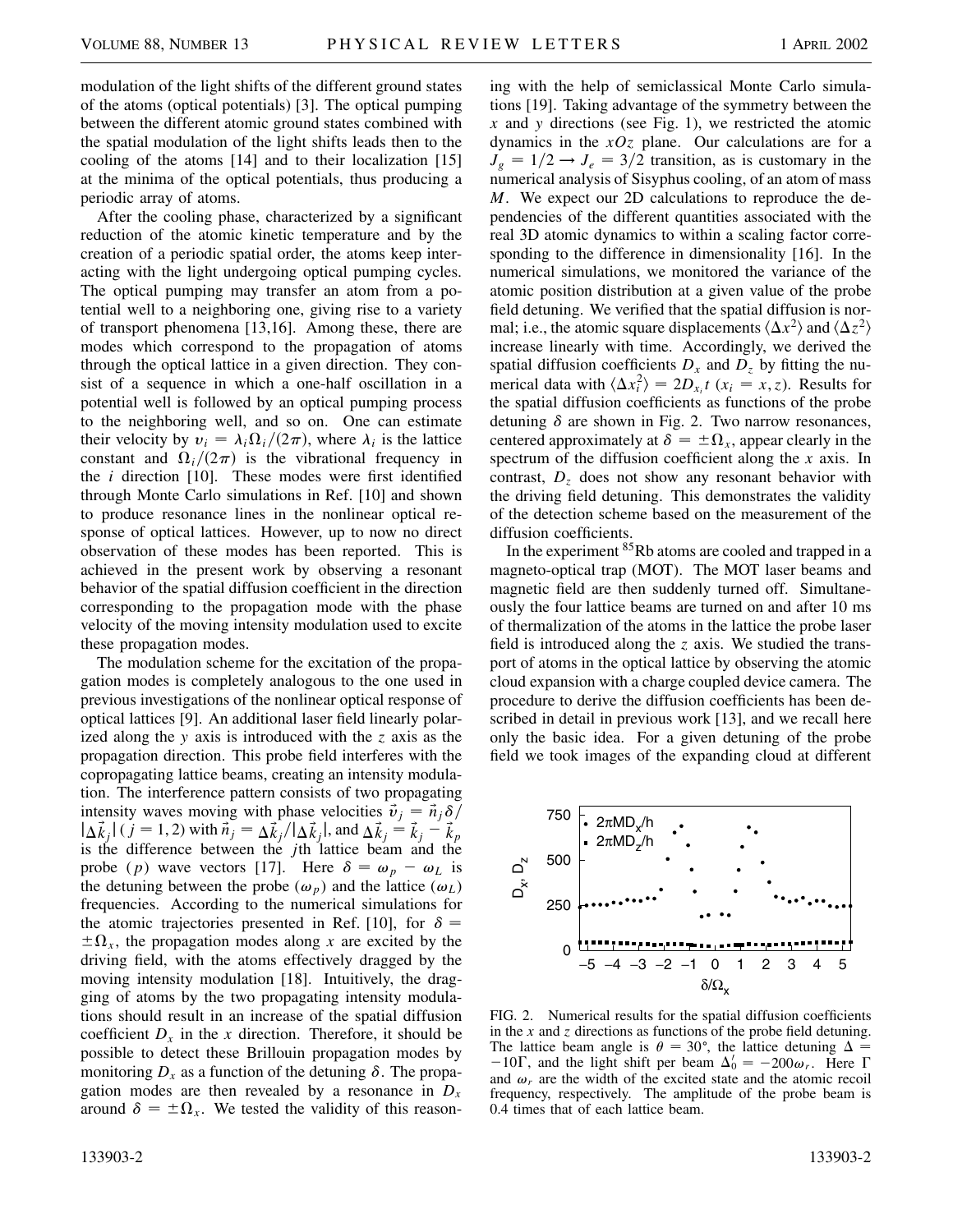instants after the atoms have been loaded into the optical lattice. From the images of the atomic cloud we derived the atomic mean square displacement along the *x* and *z* axes.

We verified that the cloud expansion corresponds to normal diffusion and derived the diffusion coefficients  $D_x$  and *Dz*. The procedure has been repeated for several different values of the detuning  $\delta$  of the probe field. Results for  $D_x$ and  $D_z$  as functions of  $\delta$  are shown in Fig. 3. The probe transmission spectrum is also reported to allow the comparison of the position of the resonances in the spectrum of the diffusion coefficients and in that of the probe transmission. We observe two narrow resonances in the diffusion coefficient along the *x* axis centered at  $\delta = \pm \Omega_x$ . In contrast, no resonant behavior of  $D_z$  with  $\delta$  is observed. This is in agreement with the numerical simulations and constitutes the first direct observation of Brillouin-like propagation modes in an optical lattice.

We turn now to the analysis of the mechanism behind these propagation modes. Brillouin-like propagation



FIG. 3. Experimental results for the spatial diffusion coefficients in the *x* and *z* directions as functions of the probe field detuning. The experimental parameters are lattice detuning  $\Delta/(2\pi) = -42$  MHz, intensity per lattice beam  $I_L =$ 3.5 mW/cm<sup>2</sup>, and lattice angle  $\theta = 30^{\circ}$ . These parameters correspond to a vibrational frequency in the *x* direction  $\Omega_x/(2\pi) \simeq$ 55 kHz. A probe transmission spectrum is reported for comparison, *T* and *T*<sup>0</sup> being the intensity of the transmitted probe beam with and without the atomic cloud. The two resonances at  $\delta = \pm \Omega_x$  correspond to stimulated light scattering by the Brillouin propagation modes. The two resonances at larger detuning are Raman lines [3] in the *z* direction ( $\delta = \pm \Omega_z$ ), which do not correspond to propagation modes. For the measurements of the diffusion coefficients, the probe beam intensity is  $I_p =$ 0.3 mW/cm<sup>2</sup>; in the transmission spectrum  $I_p = 0.1$  mW/cm<sup>2</sup>.

modes have been widely studied in condensed matter and dense fluids [20]. However, in the present case the mechanism associated with these modes is clearly of a different nature, as in dilute optical lattices the interaction between atoms is negligible and therefore sound-wave-like propagation modes cannot be supported. On the contrary, in a dilute optical lattice the propagation of the atoms is determined by the synchronization of the oscillation within a potential well with the optical pumping from a well to a neighboring one, as first identified in the numerical analysis of Ref. [10]. This dynamics can be interpreted in terms of noise-induced resonances: the probe field induces a large scale moving modulation of the periodic potential of the four-beam optical lattice, with the optical pumping constituting the noise source which allows transfer from a well to a neighboring one. It is then natural to investigate the dependence of the amplitude of the Brillouin mode on the strength of the noise, i.e., on the optical pumping rate. We studied, via semiclassical Monte Carlo simulations, the atomic cloud expansion for a given depth of the potential well at different values of the optical pumping rate  $\Gamma'_0$ , proportional to the rate  $\Gamma'_{\text{esc}}$  of escape from the well [21]. This has been done by varying the lattice intensity *I* and detuning  $\Delta$  so as to keep the depth of the potential wells  $U_0 \propto I/\Delta$  constant while varying  $\Gamma'_0 \propto I/\Delta^2$ . The diffusion coefficient in the *x* direction has been calculated both for a probe field at resonance  $(|\delta| = \Omega_x)$  and for a probe field far off-resonance ( $|\delta| \gg \Omega_x$ ). The two diffusion coefficients will be indicated by  $D_x$  and  $D_x^0$ , respectively. To characterize quantitatively the response of the atomic system to a noise strength variation, we introduce the enhancement factor  $\xi$  defined as

$$
\xi = \frac{D_x - D_x^0}{D_x^0}.\tag{1}
$$

Numerical results for the enhancement factor  $\xi$  as a function of the optical pumping rate at a given value of the potential well depth (i.e., for fixed light shift per beam  $\Delta_0'$ ) are shown in Fig. 4. At small pumping rates,  $\xi$ increases abruptly with  $\Gamma'_0$ ; then a maximum is reached, corresponding to the synchronization of the oscillation of the atoms within a well with the escape from a well to the neighboring one; finally at larger pumping rates this synchronization is lost and  $\xi$  decreases. This dependence recalls the typical behavior of stochastic resonance [11], with the noise enhancing the response of the atomic system to the weak moving modulation. It should be noted that the system analyzed here has one important peculiarity with respect to the model usually considered in the analysis of stochastic resonance. Stochastic resonance is in general understood as the noise-induced enhancement of a weak periodic signal with a frequency much smaller than the intrawell relaxation frequency within a single metastable state. In contrast, in the present case, the noise synchronizes precisely with the intrawell